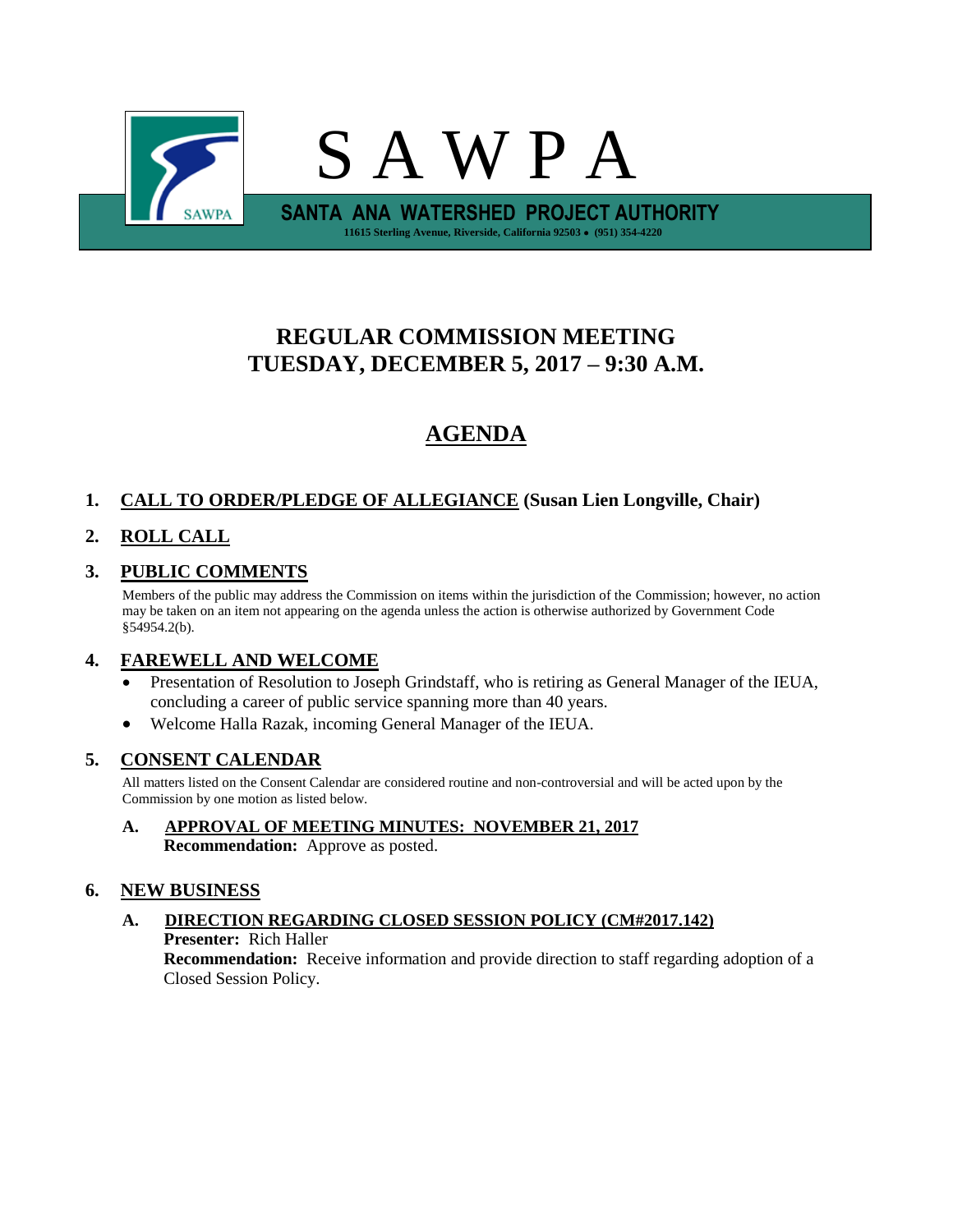SAWPA Commission Regular Meeting Agenda December 5, 2017 Page 2

### **7. INFORMATIONAL REPORTS**

**Recommendation:** Receive for information.

#### **A. CHAIR'S COMMENTS/REPORT**

**B. COMMISSIONERS' COMMENTS**

#### **C. COMMISSIONERS' REQUEST FOR FUTURE AGENDA ITEMS**

#### **8. CLOSED SESSION**

### **A. CONFERENCE WITH LEGAL COUNSEL – EXISTING LITIGATION PURSUANT TO GOVERNMENT CODE SECTION 54956.9(d)(1)**

Name of Case: Spiniello Companies v. Charles King Company, Inc., Santa Ana Watershed Project Authority, The Ohio Casualty Insurance Company (Superior Court of Los Angeles BC616589)

#### **B. PURSUANT TO GOVERNMENT CODE SECTION 54957.6 – CONFERENCE WITH LABOR NEGOTIATOR**

SAWPA Designated Representative: General Manager Richard E. Haller Non-Represented Employees: All SAWPA employees

### **9. ADJOURNMENT**

Americans with Disabilities Act: If you require any special disability related accommodations to participate in this meeting, please call (951) 354-4230 or email kberry@sawpa.org. Notification at least 48 hours prior to the meeting will enable staff to make reasonable arrangements to ensure accessibility for this meeting. Requests should specify the nature of the disability and the type of accommodation requested.

Materials related to an item on this agenda submitted to the Commission after distribution of the agenda packet are available for public inspection during normal business hours at the SAWPA office, 11615 Sterling Avenue, Riverside, and available a[t www.sawpa.org,](http://www.sawpa.org/) subject to staff's ability to post documents prior to the meeting.

#### **Declaration of Posting**

I, Kelly Berry, Clerk of the Board of the Santa Ana Watershed Project Authority declare that on Thursday, November 30, 2017, a copy of this agenda has been uploaded to the SAWPA website at [www.sawpa.org](http://www.sawpa.org/) and posted in SAWPA's office at 11615 Sterling Avenue, Riverside, California.

/s/

Kelly Berry, CMC

\_\_\_\_\_\_\_\_\_\_\_\_\_\_\_\_\_\_\_\_\_\_\_\_\_\_\_\_\_\_\_\_\_\_\_\_\_\_\_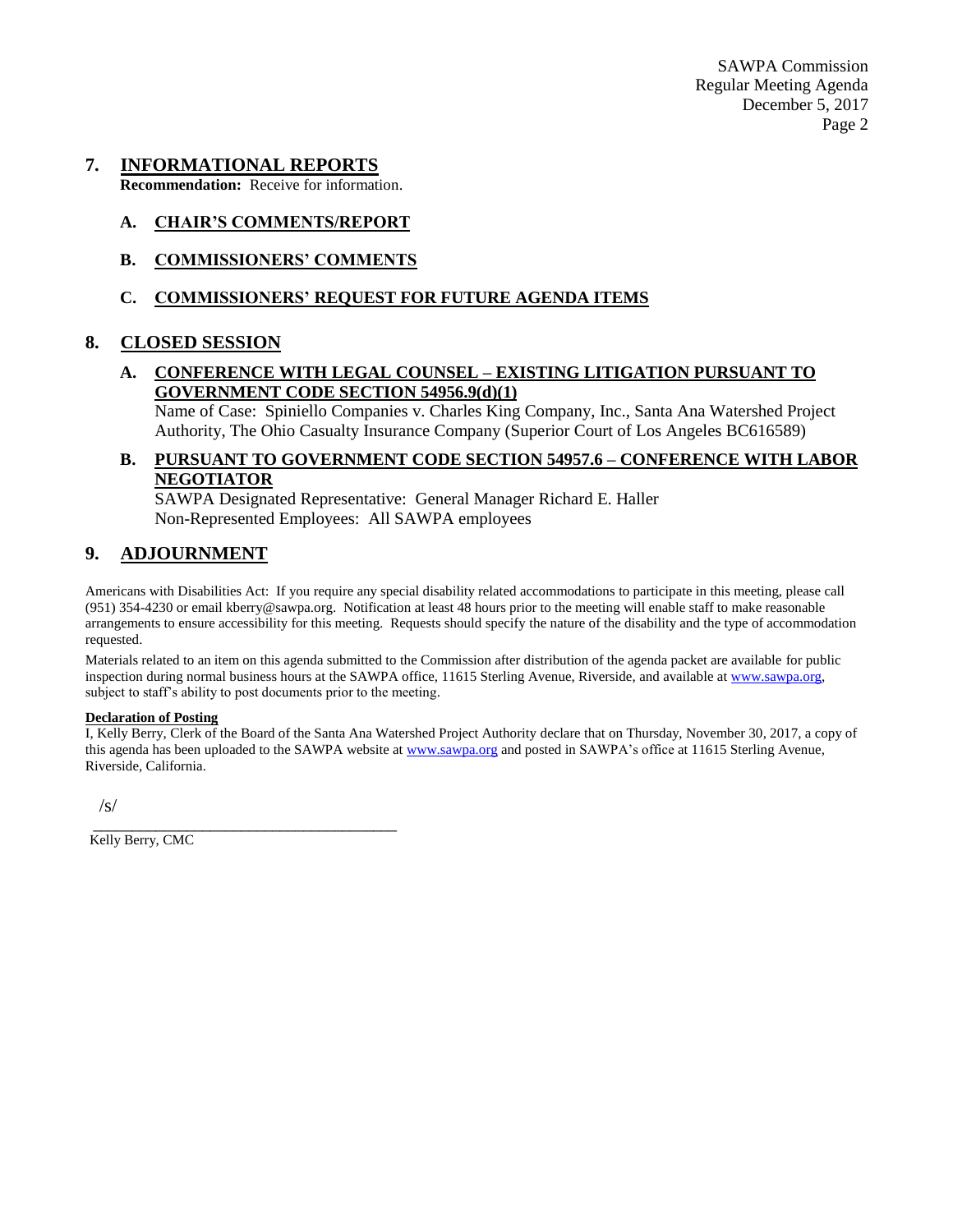#### **2017 SAWPA Commission Meetings | Events**

**July** 7/4/17 No Meeting (Independence Day) 7/18/17 Regular Commission Meeting 7/31/17 Special Commission Meeting **August** 8/1/17 Commission Workshop 8/15/17 Regular Commission Meeting 8/17/17 Special Commission Meeting **September** 9/5/17 Commission Workshop<br>9/7/17 Special Commission Me 9/7/17 Special Commission Meeting<br>9/19/17 Regular Commission Meeting Regular Commission Meeting **October** 10/3/17 Commission Workshop 10/17/17 Regular Commission Meeting **November** 11/7/17 Commission Workshop 11/21/17 Regular Commission Meeting 11/28 – 12/1 ACWA Fall Conference, Anaheim **December** 12/5/17 Commission Workshop 12/19/17 Regular Commission Meeting

First and Third Tuesday of the Month; unless otherwise noticed, all Commission Workshops/Meetings begin at **9:30 a.m.** and are held at SAWPA.)

#### **SAWPA Compensable Meetings – Other**

Unless otherwise noted, all meetings are held at SAWPA. Commissioners and Alternate Commissioners will receive compensation for attending the meetings listed below, pursuant to the Commission Compensation, Expense Reimbursement, and Ethics Training Policy. **IMPORTANT NOTE:** These meetings are subject to change. Prior to attending any meeting listed below, please confirm meeting details by viewing the website calendar using the following link: <http://www.sawpa.org/events/>

| <b>December</b> |                                                     | <b>January</b> |                                                    |
|-----------------|-----------------------------------------------------|----------------|----------------------------------------------------|
| 12/5/17         | PA 23 Committee Mtg $ 8:30$ a.m.                    | 1/18/18        | Basin Monitoring Program TF Mtg   1:00 p.m.        |
| 12/7/17         | Homelessness and Water in SAR Watershed             |                | <b>Meeting Location TBD</b>                        |
|                 | Symposium $ 8:00$ a.m.                              | 1/22/18        | <b>OWOW Disadvantaged &amp; Tribal Communities</b> |
| 12/12/17        | WUE Pillar Mtg $  1:30$ p.m.                        |                | Pillar Mtg $ 2:00$ p.m.                            |
|                 | Western Municipal Water District                    |                |                                                    |
|                 | 14205 Meridian Parkway, Riverside, CA               |                |                                                    |
| 12/13/17        | WR Optimization Pillar Mtg   9:00 a.m.              |                |                                                    |
| 12/13/17        | Land Use/Water Planning Pillar Mtg $\mid$ 1:00 p.m. |                |                                                    |
| 12/14/17        | OWOW Pillar Integration Wkshp   1:00 p.m            |                |                                                    |
| 12/21/17        | LESJWA Board Mtg $ 4:00 \text{ p.m.} $              |                |                                                    |
|                 | <b>EVMWD</b>                                        |                |                                                    |
|                 | 31315 Chaney Street Lake Elsinore, CA.              |                |                                                    |
| 12/28/17        | PA 22 Committee Mtg   8:00 a.m.                     |                |                                                    |
|                 |                                                     |                |                                                    |